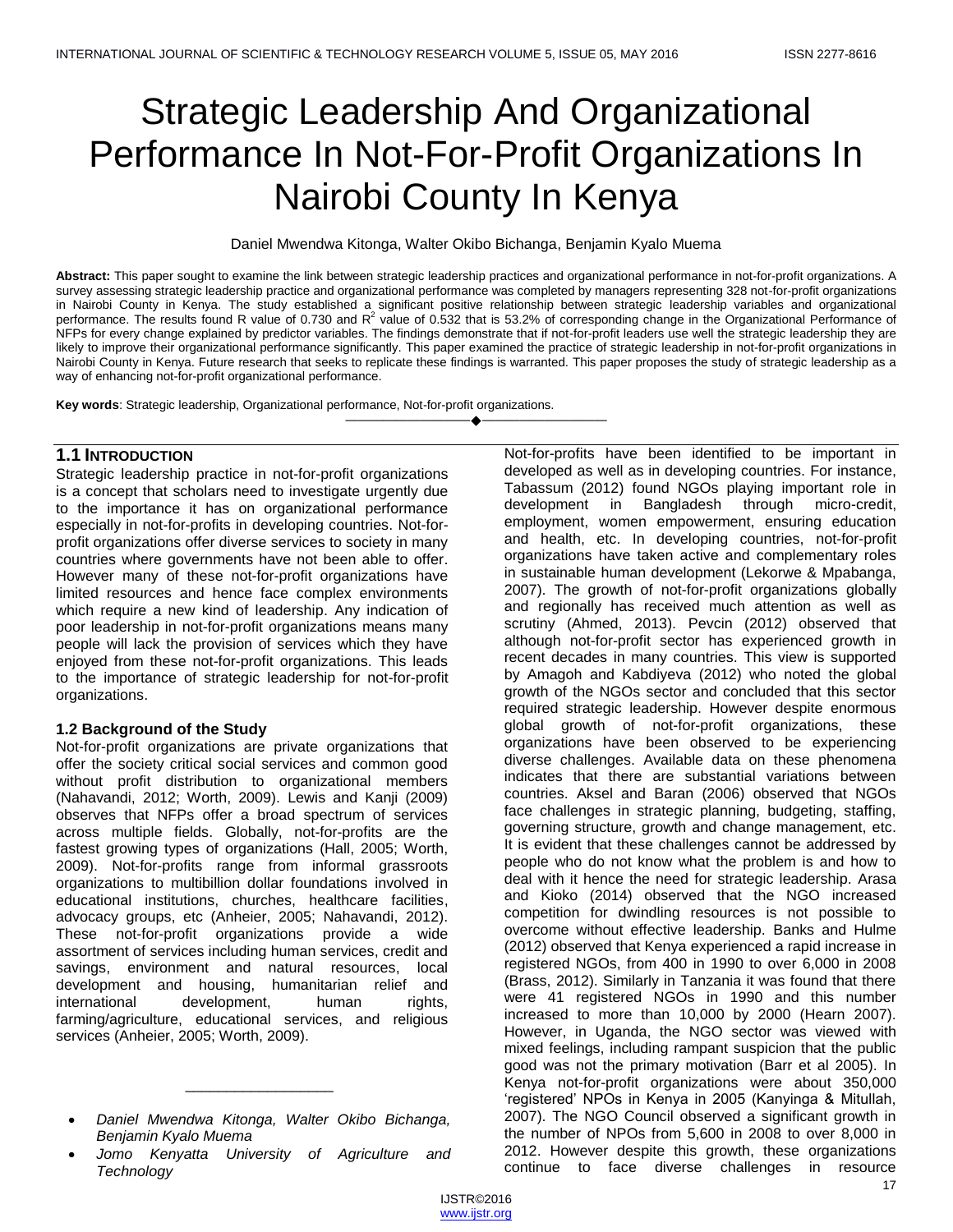mobilization, technical capacity and leadership. In Kenya NFPs were found to be a significant economic force in Kenya. For instance, in 2000 this sector accounted for US\$ 270 million in expenditure (NGO Board Strategic Plan, 2014-2017). Further it was observed that NFPs contributes approximately close to 80 billion Kenya shillings (NGO Board Strategic Plan, 2014-2017). Therefore NFPs are significant contributors to the economy and to the social sector and therefore this sector needs strategic leaders in order to continue being this much relevant (Kanyinga & Mitullah, 2007). Okorley and Nkrumah (2012) observed that despite the role of NGOs in development in developing countries, the issues of sustainability, availability of funds, and supportive leadership have remained a major challenge. Therefore facilitating NFPs activities across the globe requires effective strategic leaders. Matei and Apostu (2013) observed that leaders of non-governmental organizations often face extraordinary challenges. Ahmed (2013) observed there were no doubt the responsibilities and work environments of not-for-profit leaders were important. Further according to Ahmed (2013) strategic leadership remains a key indicator of success for organizations. A widespread practice observed among notfor-profit organizations was measuring the performance of their programs and services (Ahmed, 2013). According to Polonsky and Grau (2011) measuring not-for-profit organizations concerns whether the activities of these organizations translate to improved societal impact, the obligation to ensure that donors' money is being spent effectively, and providing enhanced donor satisfaction and donor confidence. Hence the purpose of this research was to explore the extent to which strategic leadership affects organizational performance in not-for-profit organizations.

# **1.3 Statement of the Problem**

Not-for-profit organizations across the globe offer essential services in areas like education, healthcare, disaster relief, social work, etc., for the overall improvement of the human condition (Ahmed, 2013). These NFPs face many complex and diverse range of issues. Not-for-profit organizations, for instance face internal management issues, such as strategic planning, budgeting, staffing, leadership, growth and change management, as well as external management challenges relating to relationships with government, the private sector, other NFPs and with their target communities. According to Phipps and Burbach (2010) the influence of strategic leadership influence on organizational performance has not been widely extended to the nonprofit sector. Strategic leadership is the way organizational executives impact their organizational performance through their leadership (Phipps & Burbach, 2010; Hambrick & Mason, 1984). This leaves nonprofit leaders to either interpret the empirical findings regarding strategic leadership to fit the nonprofit sector, or to reject the findings as inapplicable. This has led scholars to call for research to investigate the impact of strategic leadership on organizational performance in the not-for-profit organizations (Phipps & Burbach, 2010). It is within this backdrop of the growth, the challenges and prominence of not-for-profit organizations' globally that this study was undertaken.

# **2.1 Literature review**

# **2.2 Strategic leadership theory**

This was the main theory for this study. According to Kirmi and Minja (2010), 'strategic leaders shape the formation of strategic intent and strategic mission and influences successful strategic actions for the formulation of strategies and implementation of strategies which yields strategic competitiveness above average returns (p. 40)'. A number of scholars have observed substantial interest in strategic leadership, such as reflected in works by Vera and Crossan (2004), Colbert, Kristof-Brown, Bradley, & Barrick (2008), and de Luque, Washburn, Waldman, & House (2008). This interest was highlighted in the comprehensive treatment of strategic leadership by Finkelstein, Hambrick, and Cannella (2009). Carter and Greer (2013) wonder how a strategic leader affects organizational performance! Further Ireland and Hitt (1999) observed that strategic leaders create meaning and purpose for the organization with a powerful vision and mission. It is evident from literature that organizations are set up to achieve certain strategic goals. It is the leader who has the capability to influence organizational members to contribute effectively towards the accomplishment of pre-determined goals and objectives (Obiwuru, Okwu, Akpa, & Nwankwere, 2011). This is further confirmed by Awan, Qureshi and Arif (2012) who observed that effective leadership in NGOs/NFPs led to improved organizational performance. Strategic leadership is important in all kinds of organizations. In a review of strategic leadership in the first decade of the twenty-first century, Hitt, Haynes and Serpa (2010) noted that a number of strategic organizational leaders have failed to deal effectively with environmental turbulence. The failures in most organizations were observed to be due to lack of strategic leadership. Likewise, Kirimi and Minja (2010) observed that organizations fail when the leadership fails to sell their vision for the organization to its followers, have not convinced followers why they should be passionate, and which they fail to make employees loyal to the organizational agenda. Empirical review found that strategic leadership guides organization in ways that result in the formation of a strategic intent and strategic mission. Goffee and Jones (2006) provide evidence that when leaders practice strategic leadership this leads to improved organizational performance. In affirmation to this argument, Kirimi and Minja (2010) observe that strategic leadership is no doubt important to all organizations. Likewise Hughes and Beatty (2005), note that strategic leadership leads to achievement of the objectives of the organization. Similarly Serfontein (2010) theorized that the primary goal of a strategic leader is to gain a better understanding of the business conditions, the environment and other aspects that help identify future challenges. Strategic leadership gives organizational leaders the ability to create and recreate reasons for the organization's continued existence. Ahmed (2013) asserts that strategic leadership includes both the management and leadership functions where the TMT work as partners in strategic issues (Ireland & Hitt, 2002). According to Gill (2011) strategic leaders must be able to develop the organization's vision, mission, strategies and culture and above all, monitor progress and changes in the environment with a view to ensuring strategies are focused, relevant and valid. In recent years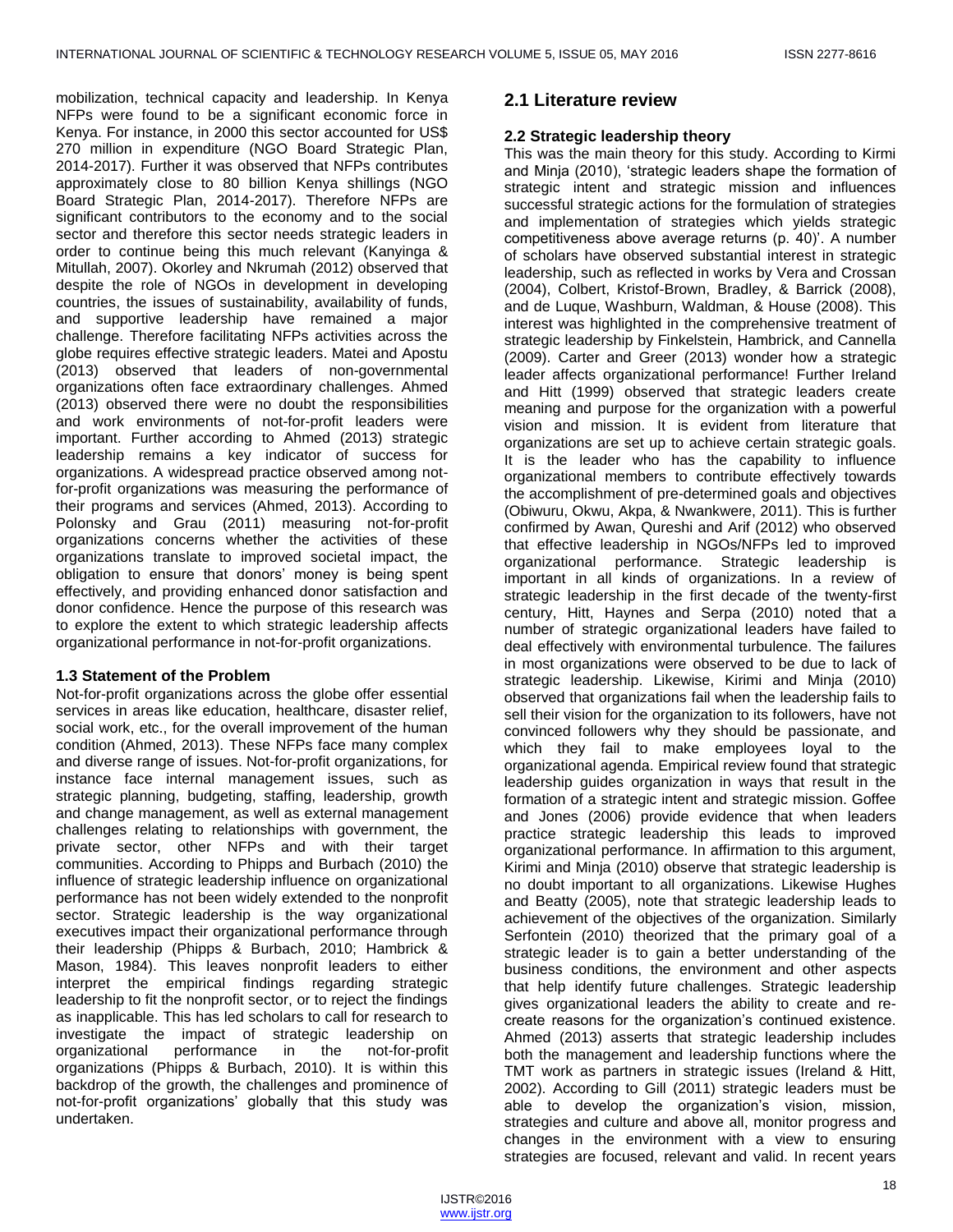there has been increased interest in "strategic leadership" in organizations (Yukl, 2010). Hambrick (1989) discussed strategic leadership as focused on those people within an organization who have the responsibility of the entire organization. NFPs exist for the service of human needs. NFPs are expected to live by their central goal vision, mission and commitments of delivering goods to their constituents and the entire society. Strategic leadership among NFPs is a necessary ingredient towards organization effectiveness. Gerras (2010) observes that strategic leadership is the process used by a leader to affect the achievement of a desirable and clearly understood vision by influencing the organizational culture, allocating resources, directing through policy and directive, and building consensus within a volatile, uncertain, complex, and ambiguous global environment which is marked by opportunities and threats. Hughes and Beatty (2005) asserted that individuals and teams enact strategic leadership when they think, act, and influence the sustainable competitive advantage of the organization. Strategic leaders initiate processes that ensure their organization scans the environment to maintain an awareness of societal, international, technological, demographic, and economic developments. According to Ahmed (2013),  $21^{st}$  century NFP leaders have to lead their organizations in regard to strategic planning, mission development and assessment, fundraising and public relations, as well as address the otherwise demanding challenges which this sector is experiencing.

# **2.3 Conceptual Framework**

This conceptual framework illustrates the relationship between strategic leadership practices and organizational performance for this study.



# **3.1 Research Methodology**

# **3.2 Research Design**

This study used a mixed method approach whereby both the explanatory and descriptive survey research designs were employed. Explanatory studies aim at establishing causal relationship between variables in the case of the current study between strategic leadership and organizational performance. In this study, mixed methods research design was adopted, with both quantitative and qualitative data collection methods being applied concurrently. This study used convergent parallel mixed methods design to collect both qualitative and quantitative simultaneously in a single data collection phase (Creswell, 2014).

# **3.3 Target Population**

In this study, the target population included NPO executives (also known as CEOs, Directors, etc.) and other members of the top management team (project managers) from the sampled not-for-profit organizations in Nairobi County in Kenya.

## **3.4 Sampling Frame**

The Eastern Africa NGOs Directory,  $9<sup>th</sup>$  Edition was used as the sampling frame for this study. This directory comprises a list of nongovernmental organizations operating in the three East African countries including Kenya. This directory provides detailed information of different NGOs such as physical addresses, area of focus, location, etc. The directory has a total of 2041 NGOs operating in Kenya. However, since the scope was Nairobi, a total of 1475 NPOs was identified for the study.

# **3.5 Sampling Procedure and Sample Size**

This study used simple random sampling procedure was used to select the sample size for this study.

## **3.5.1 Sample Size**

The following formula was used to calculate the sample size for this study was

$$
n_f = \frac{S}{1 + (s/N)}
$$

Where:  $n_f$  = the desired sample size when the population is less than 10,000,  $S =$  the sample size (as calculated in formula 1),  $N =$  the estimate of the population size. Hence:  $254$ 

$$
n_f \frac{334}{1 + (354/4425)} = 327.7 = 328
$$

Therefore, the sample size (n) for this study was 328 respondents. The respondents were distributed proportionately as shown in Table 3.1.

## *Table 3.1: Sample size distribution*

| <b>Participant category</b> | Frequency (n) |
|-----------------------------|---------------|
| Executive manager           | 109           |
| Project managers            | 219           |
| Total                       | 328           |

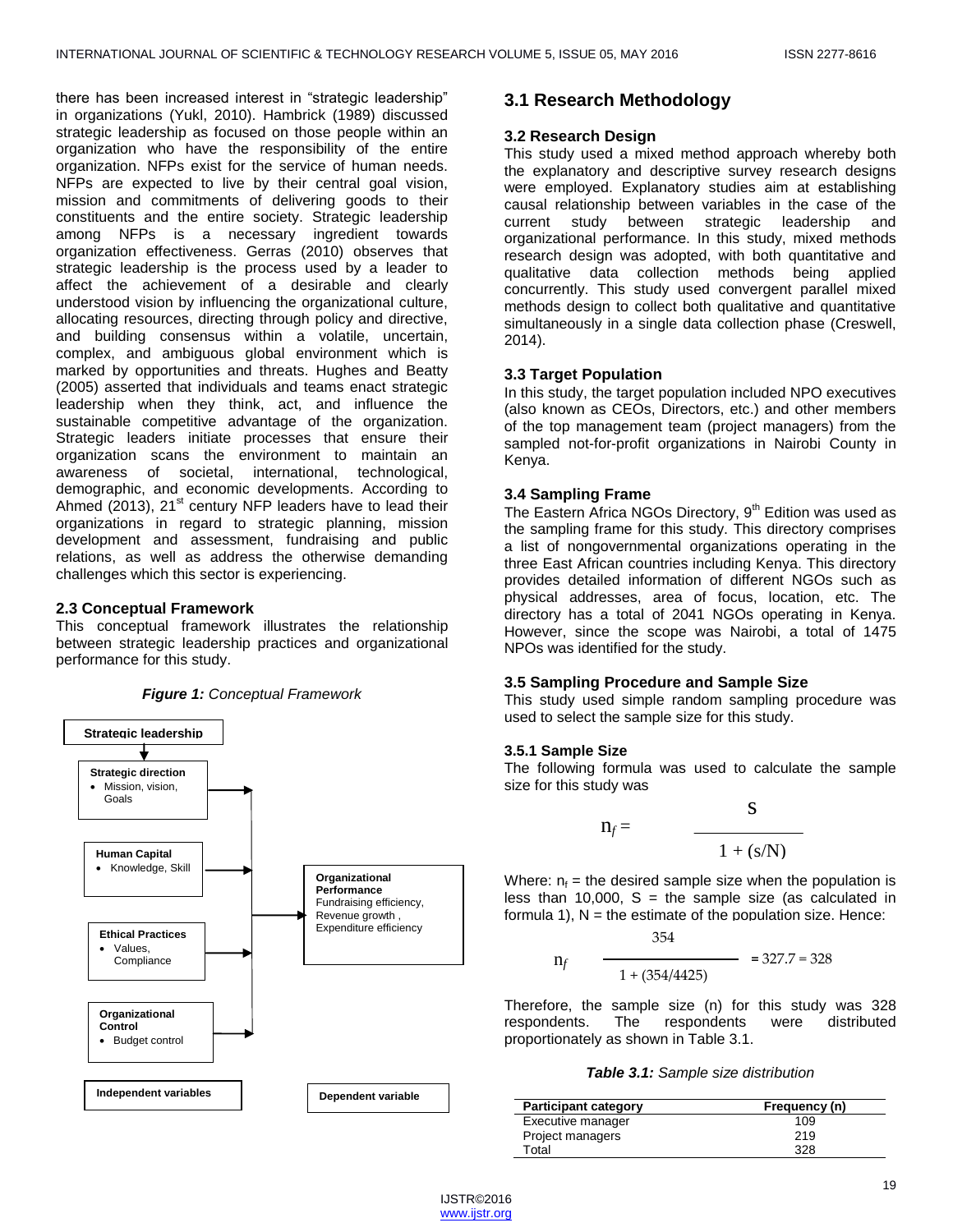## **3.6 Research Instruments**

Data was collected using a researcher generated questionnaire and a research interview guide. The research instruments for this study are classified in the following three sections, Section A of the questionnaire gathered descriptive data on the respondents' socio-demographic variables such as gender, length of service in the organization, highest education level, and total number of employees in the organization. Section B of the questionnaire gathered the respondents' views on strategic leadership practices. The items captured questions on strategic direction, human capital, ethical practices and organizational control. Section C of the questionnaire sought to gather respondents' attitudes on the effect of strategic leadership practices on organizational performance. Finally an interview guide was used for indepth qualitative data. These two instruments were administered concurrently (Creswell, 2014).

## **3.6.1 Reliability**

In this study internal consistency reliability of the instrument was evaluated through calculation of Cronbach's alpha (coefficient alpha). Internal consistency reliability is determined by checking the components of a questionnaire against each other. Cronbach alpha (Cronbach, 1951) is the most common form of reliability coefficient. Cronbach's alpha is a correlation coefficient, and its value ranges from 0 to +1. By convention, alpha should be 0.70 or higher to retain an item in a scale. Internal consistency reliability estimates were produced for the dependent variable scale and five independent variable scales. This was done to verify the accuracy of the measurement process. As revealed in Table 3.2, strategic leadership variable was measured through determining strategic direction which had a reliability score of 0.905; developing human capital had a reliability value of 0.774, emphasizing ethical practices had a reliability result of 0.965 while organizational control had a reliability value of 0.893. The reliability score for organizational performance was 0.856. The analysis of the reliability tests in Table 3.2 were found to range from 0.774 to 0.965 from the pilot study. According to Polit and Beck (2004) coefficients which are greater than .70 produce desirable measures. Therefore as can be seen from the results of the reliability analysis of Table 3.3 indicate that all the variables used in this study had reliability above 0.70 which makes them reliable in this study. Further it is observed that a Cronbach's alpha of .950 demonstrates good internal consistency reliability of the instrument.

| <b>Table 3.2: Pilot test results</b> |
|--------------------------------------|
|--------------------------------------|

| Variable                      | No. of items | Cronbach's<br>Alpha (α) |
|-------------------------------|--------------|-------------------------|
| Strategic leadership          | 16           | 0.885                   |
| <b>Strategic Direction</b>    |              | 0.905                   |
| Human Capital                 |              | 0.774                   |
| <b>Ethical Practices</b>      |              | 0.965                   |
| <b>Organizational Control</b> |              | 0.893                   |
| Organizational performance    | 13           | 0.836                   |

Further two test namely Kaiser-Meyer-Olkin measures of sampling adequacy (KMO) and Bartlett's test of sphericity was applied to test whether the relationship among the variables is significant or not. The results of these two tests are shown in Table 3.3.

*Table 3.3: KMO and Bartlett's Test*

| Kaiser-Meyer-Olkin Measure of Sampling<br>Adequacy. |                        | .886     |
|-----------------------------------------------------|------------------------|----------|
| <b>Bartlett's Test of Sphericity</b>                | Approx. Chi-<br>Square | 3028.468 |
|                                                     | df                     | 325      |
|                                                     | Sig.                   | .000     |

The Kaiser-Meyer-Olkin measures of sampling adequacy shows the value of test statistic as 0.886 < 0.5. High values (close to 1.0) generally indicate that a factor analysis may be useful with the data. If the value is less than 0.70, the results of the factor analysis probably will not be very useful. The KMO value for the instrument was 0.886, which is acceptable as a good value. Bartlett's test of sphericity is used to test whether the data is statistically significant or not. With the value of test statistic and the associated significance level, which in this study is 0.000, it can be concluded that it is significant and there exists a high relationship among the variables. Small values (less than 0.05) of the significance level indicate that a factor analysis may be useful with the data. The Bartlett's test showed a significant level and hence the instrument was accepted for further study.

# **3.6.2 Validity**

Validity refers to truthfulness of the research in regards to reality (Neuman, 2006; Silverman, 2006; Tashakkori & Teddlie, 1998; Leedy & Ormrod, 2005; Welman, Kruger & Mitchell, 2005). Therefore, validity shows how well an instrument measures what is intended to be measured (Gray, 2004; Leedy & Ormrod, 2005; Neuman, 2006; Sekaran, 2003). Two kinds of validity are evident in literature, namely face and content validity. Content validity is a measure of the degree to which data collected represents the content of the concept being measured (Mugenda & Mugenda, 2009). In this study, thorough literature review was conducted to ensure content validity by identifying the necessary items to measure the variables of the study as shown in the conceptual framework. Likewise the questionnaire was subjected to supervisors' and colleagues' scrutiny in order to give it face validity (Saunders et al., 2007). Further, the questionnaire was pretested for coherency and comprehensiveness. To ensure validity of the research instrument, the researcher used expert raters and research supervisors (n=6). The rated findings were used to calculate content validity index (CVI) using the following formula: Where:  $K = \text{Total number of}$ items in the questionnaire declared valid by both raters/ supervisors,  $N = Total number of items in the questionnaire.$ 

$$
CVI = \frac{K}{N}
$$

Six raters were used to rate the questions. Each of the six raters had a specific focus according to the main sections of the questionnaire, that is, strategic leadership practices, strategic direction, human capital, ethical practices, organizational control and organizational performance. Table 3.4 presents the results of the raters.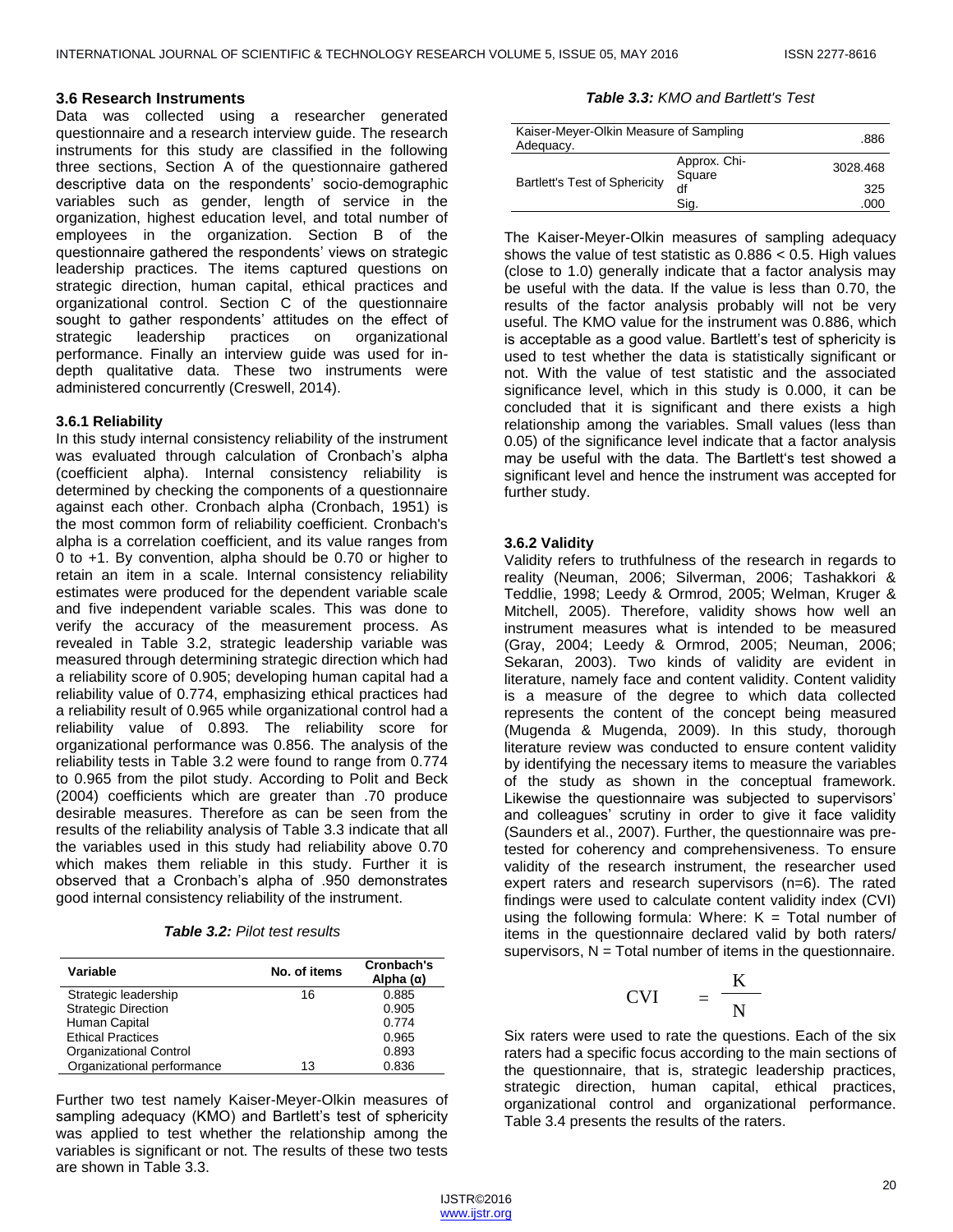*Table 3.4: Content validity index*

| Rater           | <b>Total Items</b> | Valid<br><b>Items</b> | <b>Fraction</b> |
|-----------------|--------------------|-----------------------|-----------------|
| 1st             | 35                 | 30                    | 0.8571          |
| 2 <sub>nd</sub> | 35                 | 33                    | 0.9428          |
| 3rd             | 35                 | 34                    | 0.9714          |
| 4th             | 35                 | 34                    | 0.9714          |
| 5th             | 35                 | 34                    | 0.9714          |
| 6th             | 35                 | 34                    | 0.9714          |
| Average         |                    |                       | 0.9476          |

The computed content validity index was compared with the standard CVI of 0.70 for validity. Further, the questionnaire was pre-tested against coherency and comprehensiveness through pilot study method as explained in section 3.9. According to the results of the content validity index test, an average validity index score of 94.76% was recorded which is highly significant according to Amin (2005).

## **3.7 Data Collection Procedures**

In this study, survey questionnaire was selected because they provide unobtrusive and inexpensive method for data collection (Zikmund, Babin, Carr & Griffin, 2010; Kothari, 2011, Mugenda & Mugenda, 2009). A letter of introduction was sought from Jomo Kenyatta University of Agriculture and Technology, School of Human Resource Development, Karen Campus. This was taken to the National Council of Science, Technology and Innovation in order to get an official research permit to carry out the research. The permit together with researchers' self introduction letter and the letter from the university were presented to the relevant to the respondents from which data was collected from. The respondents were assured of confidentiality during the research process. The completed questionnaires were collected by the researcher or the research assistants after two weeks. The questionnaires were administered using a drop-and-pick basis by the research assistants as well as the researcher. These self-administered survey questionnaires once administered was collected within a period of two weeks. This time is sufficient to allow the respondents to take their time to complete the questionnaires. The assistance of trained research assistants was employed due to logistical considerations. Online questionnaire fill-in strategy was also used concurrently during the same time the hand-delivered questionnaires were distributed. Data collection in this study also involved face-to-face interviews from 32, that is 10% of the sample size as suggested by Mugenda and Mugenda (2009) and also by Kerlinger (1986) purposively sampled management team members. These interviews aimed at contributing qualitative data at a different level from the respondents. The researcher first sought participants' consent and permission before embarking on the interviews.

# **3.8 Pilot Study**

A pilot study is conducted to detect weaknesses in design and instrumentation in a research study and to provide proxy data for selection. It draws subjects for the study from a scientifically determined target population and simulates the procedures and protocols that have been designed for data collection (Cooper & Schindler, 2008). Mugenda and Mugenda (2009) provide a guide for study in that, the number of cases (or sample size) for a pilot study should

not be very large and it can range between 1% and 10%. Further according to According to Cooper and Schindler (2008) the size of the pilot study may range from 25 to 100 subjects. In this study a pilot study was conducted to detect weaknesses in design and instrumentation and to provide proxy data for selection. The pilot study was used to test the questionnaire in order to eliminate unexpected responses, misunderstood questions and problems associated with completing the questionnaire. In this study, questionnaires were distributed to thirty seven not-for-profit organizations operating within Karen-Lang'ata in Nairobi County. Thirty questionnaires were returned. After eliminating incomplete responses, twenty seven usable questionnaires were selected, an overall response rate of 87.9%. Respondents were given enough time to complete the questionnaire and the follow-up by the researcher through telephone calls was made to find out if the respondents were through with the questionnaires. After the questionnaire pre-testing, data was analyzed to establish the constructs internal validity through Cronbach Alpha coefficient. A total of 33 (that is, 10%) questionnaires were distributed to respondents and follow-up was done after four weeks later. The response rate to the pilot study is described in Table 3.5. The total number of responses was 33, minus 4, that is, 3 which were invalid and 1 that was not returned, hence leaving a total of 29 valid questionnaires. Working on the number of returned and valid questionnaires, the percent of valid questionnaires was 87.9.

#### *Table 3.5: Pilot test response rate*

| Condition               | Frequency | Percent |
|-------------------------|-----------|---------|
| Questionnaires sent     | 33        | 100     |
| Invalid (an unreturned) | 4         | 12.1%   |
| Valid questionnaires    | 29        | 87.9%   |

# **4.1 FINDINGS**

## **4.2 Response Rate**

The research questionnaire instrument was administered to the sampled target population as indicated in chapter 3. According to De Vaus (2002) response rate refers to the number of questionnaires returned divided by sample size and the result multiplied by one hundred. Using De Vaus formula, a response rate Table 4.1 was constructed.

|  |  |  | Table 4.1: Study response rate |  |
|--|--|--|--------------------------------|--|
|--|--|--|--------------------------------|--|

| ltem                 | Frequency | Percent |  |
|----------------------|-----------|---------|--|
| Valid questionnaires | 309       | 94.2%   |  |
| Invalid              | 19        | 5.8%    |  |
| Total                | 328       | 100%    |  |

From the 328 respondents sampled to participate, 309 responded while 19 did not respond. This formed a response rate of 94.2%. This response rate was considered satisfactory to analyze the effect of Strategic Leadership on Organizational Performance in Not-for-Profit Organizations since according to several scholars (Bryman & Bell, 2007; Mugenda & Mugenda, 2009) a response rate of 50% is assumed to be adequate for analysis while 60% is good and above 70% being considered a very good response rate for data analysis. The high response rate can be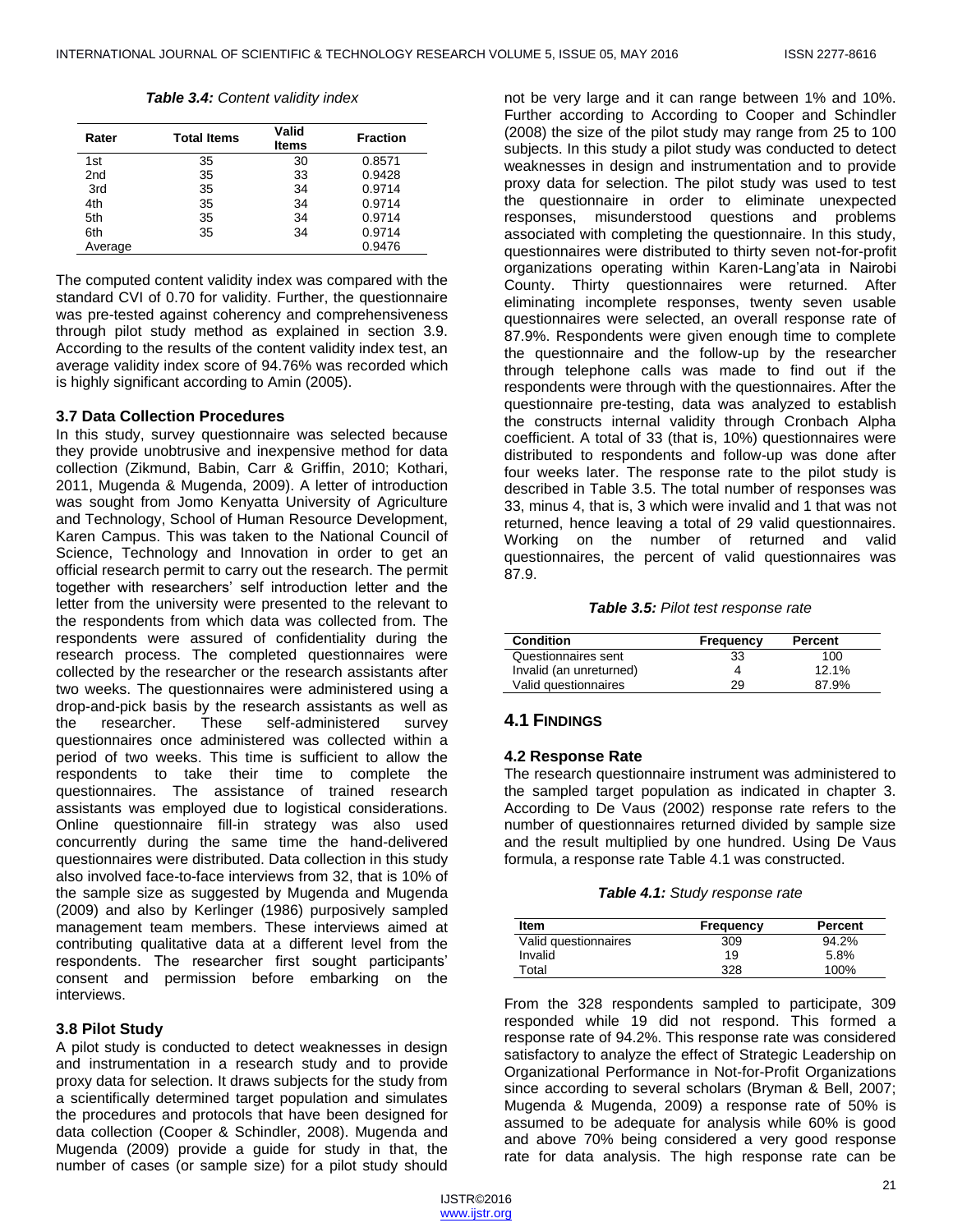attributed to the data collection procedures, the data collection tool comprehensiveness which was achieved through pilot-test, sufficient time given to the respondents to fill-in the questionnaires, availability of the researcher to clarify any arising issue in the questionnaires, etc. In general, the research assistants and the researcher had also enough time to prepare for the whole process beginning with administration, collection and analysis.

# **4.3 Demographic Profile and Discussions**

The demographic information of interest to the study was gender of respondents, length/ period worked for the current NFP, approximate number of staff/employees in each respondent's organization and qualifications of the respondents. Demographic variables such as age, education, and experience allow researchers to effectively capture characteristics such as back ground and expertise, which are relevant to how CEOs make decisions (Hambrick & Mason, 1984; Nadkarni & Herrmann, 2010).

# **4.3.1 Gender Distribution**

This study sought for information about the gender of the respondents. Data obtained from the field regarding the gender of the respondents was statistically analyzed and the results summarized in Table 4.6.

*Table 4.6: Respondents gender distribution*

|       |        | Frequency | Percent |
|-------|--------|-----------|---------|
|       | Female | 155       | 50.2    |
| Valid | Male   | 154       | 49.8    |
|       | Total  | 309       | 100.0   |

The descriptive statistics on data about the gender distribution of the respondents reveals that 155 (50.2%) of the respondents were females while 154 (49.8%) were male as indicated in Table 4.6. This indicates that, opinion presented by respondents in relation to Strategic Leadership and Organizational Performance was from both male and female. Therefore, the results obtained could be attributed to either gender. The findings on Table 4.6 agree with the study of Paustian-Underdahl, Walker and Woehr (2014) who also established that when all leadership contexts are considered, men and women do not differ in perceived leadership effectiveness.

# **4.3.2 Length Worked for the Organization**

This study also sought information about the length of service worked in NFPs by the respondents. Data obtained from the field on this question was statistically analyzed and the results summarized in Table 4.7 as follows:

|       |                   | Frequency | Percent |
|-------|-------------------|-----------|---------|
| Valid | $0 - 1$ year      | 29        | 9.4     |
|       | $1 - 5$ years     | 158       | 51.1    |
|       | More than 5 years | 122       | 39.5    |
|       | Total             | 309       | 100.0   |

The results in Table 4.7 indicate that out of the 309 respondents who answered this question satisfactorily, 158 (51.1%) confirmed to have served in their current organization for between 1-5 years, 122 (39.5%) respondents had served for a period of more than 5 years, and 29 (9.4%) respondents had served for less than a year. These statistics imply that majority of the respondents had been in their current organization for more than 5 years. Therefore it can be inferred that majority of the respondents have sufficient knowledge about the strategic practices and performance of their organizations which can be used in this study. In the literature review, the length a person (employee) spent in a particular organization was found significant. The results in Table 4.7 are consistent with previous empirical studies on experience of CEOs and top organizational leaders. For instance Nadkarni and Herrmann (2010) observed that CEOs with shorter tenures are likely to foster greater strategic flexibility than CEOs with longer tenures. This is confirmed with the findings of the study which found out the majority of the respondents to have been in the current organization for between 1 year and 5 years.

# **4.3.3 Respondents Academic Qualifications**

This study also sought information about the distribution of respondents' by level of education. Data obtained from the field on this question was statistically analyzed and the results summarized in Table 4.8 as follows:

|  | Table 4.8: Respondents education levels |  |  |
|--|-----------------------------------------|--|--|
|--|-----------------------------------------|--|--|

|       |                  | <b>Frequency</b> | <b>Percent</b> |
|-------|------------------|------------------|----------------|
|       | <b>Others</b>    | 62               | 20.1           |
|       | Diploma          | 86               | 27.8           |
|       | <b>Bachelors</b> | 98               | 31.7           |
| Valid | Masters          | 56               | 18.1           |
|       | Doctorate        |                  | 2.3            |
|       | Total            | 309              | 100.0          |

From the descriptive statistic results in Table 4.8 it was established that majority of the respondents had university degrees. The results were that 98 (31.7%) of the respondents had at least a bachelors degree, while 56 (18.1%) had a Master degree, 7 (2.3%) had a doctorate, 86 (27.8%) had diploma certificates, and 62 (20.1%) had different certificates. It can be concluded that majority of the respondents were university graduates  $(31.7+18.1+2.3 =$ 52.1%). This meant that their perceptions on the variables of the study were well informed academically. From empirical studies it was established that there is a correlation between education and performance of employees. This finding also agrees with the study of Nadkarni and Herrmann (2010) who observed that highly educated CEOs were likely to promote strategic flexibility more than CEOs with relatively lower levels of education. These findings also corroborate with the studies by King and McGrath (2002) who indicated that in today's constantly fluctuating business environment, education was one of the factors that impact positively on growth of firms. The results of the question which was posed to the respondents of this study and the literature findings support the view that education is important for firm performance. This confirms the assumption behind this question to the respondents because strategic leadership to some extent requires critical thinking to foresee the future which other employees in the organization may not be able to see.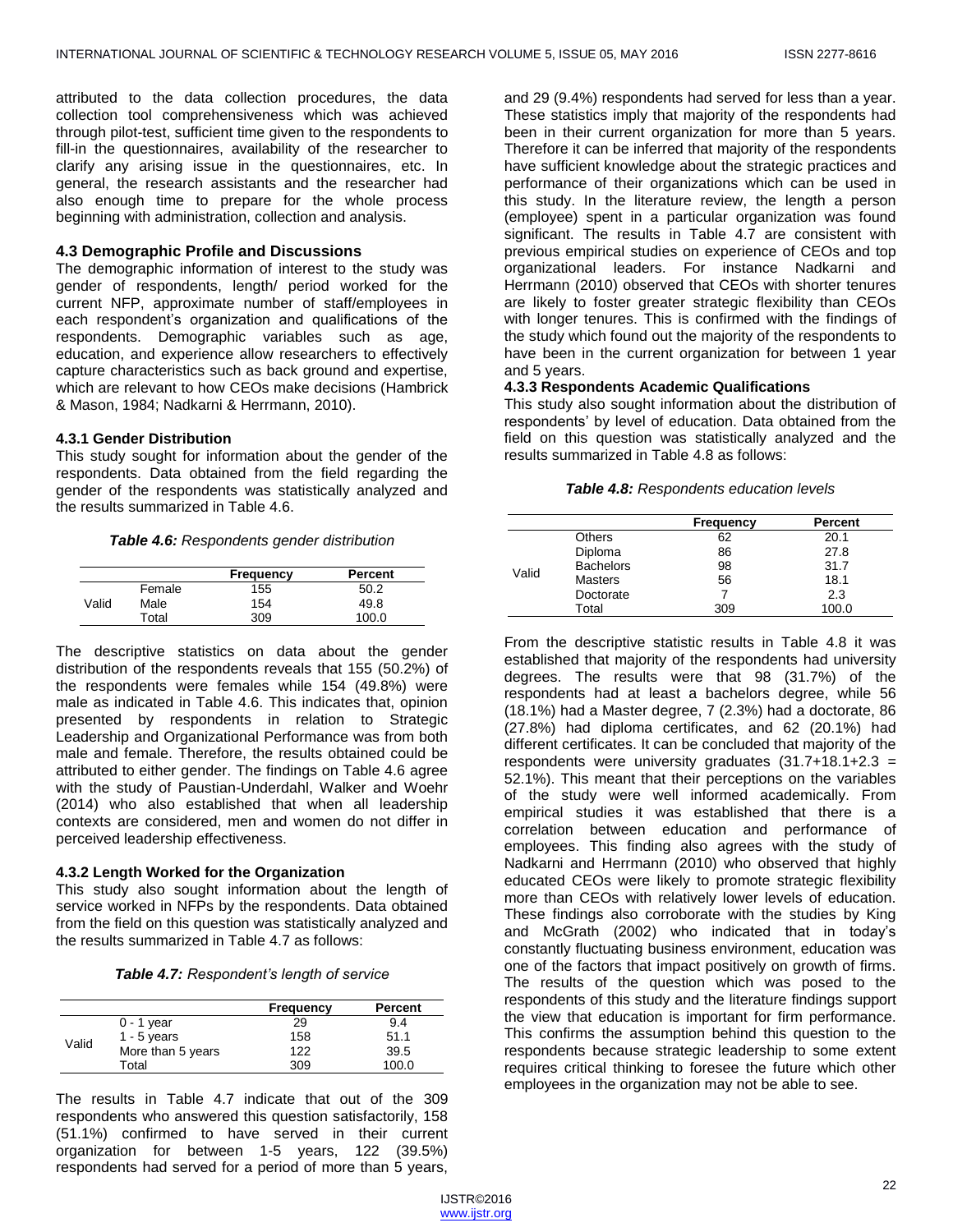## **4.3.4 Number of Employees Working for the Organization**

This study was also interested in knowing the number of employees (full time staff – excluding volunteers) working in the NFPs represented by respondents sample. The results of responses on this question from the respondents was statistically analyzed and presented in Table 4.9 as follows:

*Table 4.9: Number of employees*

|       |              | <b>Frequency</b> | Percent |
|-------|--------------|------------------|---------|
|       | $1 - 5$      | 60               | 19.4    |
|       | $6 - 10$     | 69               | 22.3    |
| Valid | $11 - 20$    | 95               | 30.7    |
|       | $21 - 50$    | 43               | 13.9    |
|       | More than 51 | 42               | 13.6    |
|       | Total        | 309              | 100.0   |

From the results in Table 4.9 it can be said that respondents who had noted in their organization an employee population of between 1 and 5 staff were 60 (19.4%), while those who reported having between 11 and 20 staff were 95 (30.7%). The results also indicate that a number of respondents that is 69 (22.3%) reported having between 6 and 10 staff, while others, 43 (13.9%) reported having between 21 and 50 staff and also others still, 42 (13.6%) reported having more than 51 employees. These study findings agree with those of Abok (2013) and Awino (2007) who observed different numbers of NGO staff although their study both seem to conclude that an ideal number was over 50 employees. The number of employees is significant because as Abok (2013) observed low numbers could affect strategic plan implementation hence not being able to be effective strategic leaders.

## **4.4 Statistical Tests and Discussions**

Multiple linear regression analysis was performed to examine the relationship between the dependent variable (NFP Organizational Performance) and the independent variable (Strategic Leadership). Strategic leadership was defined as Determining Strategic Direction (DSD), Developing Human Capital (DHC), Ethical Practices (EP), and Organizational Control (OC). This was done to examine whether if Strategic Leadership variables predicts NFPs Organizational Performance. The important values of discussion were the coefficient of determination  $R^2$  and correlation coefficient r which in the case of the current study states the degree of association between Strategic Leadership variables and Organizational Performance of NFPs in Kenya. The general research hypothesis for this study was:

H<sub>1</sub>: Strategic Leadership significantly influences NFPs Organizational Performance.

$$
Y = \beta_0 + \beta_1 X_1 + \beta_2 X_2 + \beta_3 X_3 + \beta_4 X_4 + \epsilon_i
$$

Equation 5 explains the relationship between  $Y =$ Organizational Performance,  $β_0$  = the constant,  $β_{1,2,3,4}$  = the model regression coefficients,  $X_1$  = Determining Strategic Direction,  $X_2$  = Developing Human Capital,  $X_3$  = Ethical Practices,  $X_4$  = Organizational Control, and  $\varepsilon_i$  = error term.

*Table 1: Model fit summary*

| Model                                            |                   | R Square | <b>Adjusted R</b><br><b>Square</b> | Std. Error of<br>the Estimate |
|--------------------------------------------------|-------------------|----------|------------------------------------|-------------------------------|
|                                                  | .730 <sup>a</sup> | .532     | .526                               | .37381                        |
| a. Predictors: (Constant), SL = OC, EP, DHC, DSD |                   |          |                                    |                               |

The results of the general model estimate on Strategic Leadership and Organizational Performance are shown in Table 1. The correlation coefficient R and coefficient of determination  $R^2$  value are shown in Table 1. The result of  $R = 0.730$  and that of  $R^2 = 0.532$ . The R value of 0.730 suggests that Strategic Leadership explains about 73 percent of the variation in NFPs Organizational Performance. The  $R^2$  value of 0.532 implies that 53.2 percent of the effect of NFPs Organizational Performance can be explained by Strategic Leadership while 46.8% can be explained by other variables. Hence considering that  $R^2$ can be at most 1, the regression line of this study is concluded that it fits the data very well. The value of adjusted  $R^2$  is also important. In this study the value of adjusted  $R^2$  = 0.526 is shown in Table 1. The rule of thumb on the value of adjusted  $R^2$  is that this value should be less than 0.8. On this basis as indicated in Table 1 the value of  $R^2$  is less than 0.8, hence it can be declared that it is significant. These findings agree with the study by Supriyadi (2012) who found that strategic leaders explain between 38% and 43% of the variation in inventive performance across firms, and that CEOs explain more of this variation than do CSOs. CEOs and CSOs strongly influence the degree to which a firm derives inventive advantage from internal and external knowledge diversity.

*Table 2: Coefficients<sup>a</sup>*

| Model |            | Unstandardized<br><b>Coefficients</b><br>Std.<br>в<br>Error |      | <b>Standardized</b><br><b>Coefficients</b><br><b>Beta</b> |       | Sig. |
|-------|------------|-------------------------------------------------------------|------|-----------------------------------------------------------|-------|------|
|       | (Constant) | .571                                                        | .154 |                                                           | 3.705 | .000 |
|       | DSD        | .316                                                        | .054 | .354                                                      | 5.867 | .000 |
| 1     | <b>DHC</b> | .292                                                        | .047 | .371                                                      | 6.248 | .000 |
|       | EP         | .027                                                        | .026 | .047                                                      | 1.036 | .301 |
|       | OС         | .042                                                        | .023 | .076                                                      | 1.802 | .073 |

a. Dependent Variable: OP

At 5% significant level the following strategic leadership variables, namely DSD, DHC, EP and OC had 0.000, 0.000, 0.301 and 0.073 levels of significance respectively. Thus DSD, DHC were found in this study to be more statistically significant while EP and OC were not. Table 2 provides the effect of individual predictor variables on the dependent variable. The coefficients indicate the increase in the value of the dependent variable for each unit increase in the predictor variable. The standardized coefficient or beta column provides a common scale (Z score; all variables have a mean of zero and a standard deviation of one and are expressed in the same unit of measurement). These values give the following regression model:

# *Y = 0.571 + 0.316DSD + 0.292DHC + 0.027EP + 0.042OC*

*Where: Y = Organizational Performance, DSD = Determining Strategic Direction, DHC= Developing Human Capital, EP= Ethical Practice, and OC= Organizational Control.*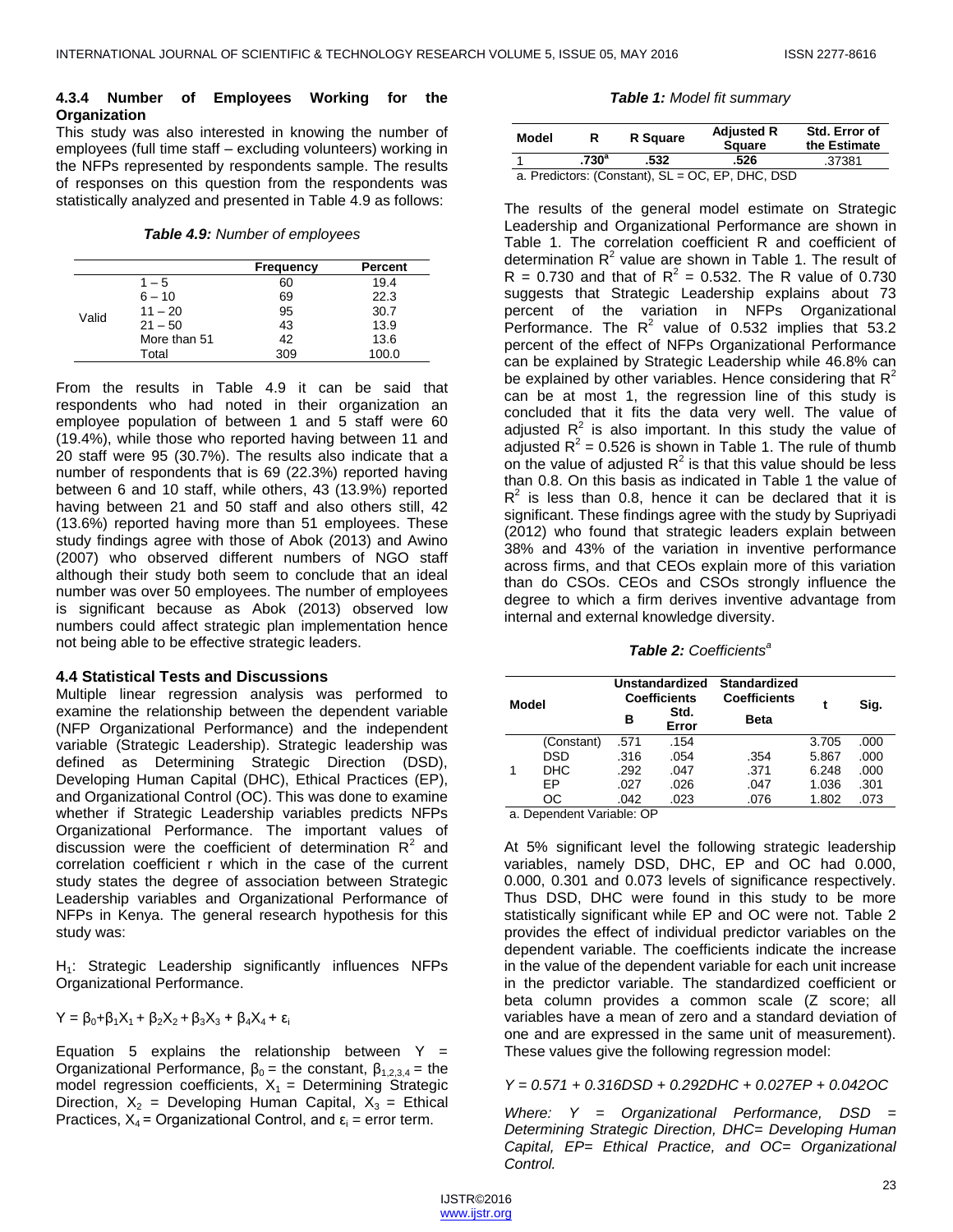The regression model indicates a positive relationship between Strategic Leadership variables: Determining Strategic Direction, Developing Human Capital, Ethical Practice and Organizational Control. Hence a unit increase in Determining Strategic Direction, Developing Human Capital, Ethical Practice and Organizational Control causes a 31.6%, 29.2%, 27%, and 42% increase in NFPs Organizational Performance respectively. Therefore not-forprofit organizations needs to pay more attention to Determining Strategic Direction, Developing Human Capital, Ethical Practices and Organizational Control (in that order) in order to improve their Organizational Performance. This study also sought to investigate several hypotheses summarized in Table 3.

| <b>Hypothesis</b>                                                                                               | R     | $R^2$ | В     | Sig.  | <b>Decision</b>                                                    |
|-----------------------------------------------------------------------------------------------------------------|-------|-------|-------|-------|--------------------------------------------------------------------|
| Strategic leadership<br>significantly<br>influences NFPs<br>Organizational<br>Performance                       | 0.721 | 0.520 | 0.672 | 0.000 | Reject null<br>hypothesis,<br>Accept the<br>Research<br>hypothesis |
| Determining<br><b>Strategic Direction</b><br>significantly affects<br><b>NFPs Organizational</b><br>Performance | 0.676 | 0.457 | 0.603 | 0.000 | Reject null<br>hypothesis,<br>Accept research<br>hypothesis        |
| Developing Human<br>Capital significantly<br>affects NFPs<br>Organizational<br>Performance                      | 0.675 | 0.456 | 0.533 | 0.000 | Reject null<br>hypothesis,<br>Accept research<br>hypothesis        |
| <b>Ethical Practice</b><br>significantly<br>influences NFPs<br>Organizational<br>Performance                    | 0.405 | 0.164 | 0.231 | 0.301 | Accept null<br>hypothesis,<br>Reject research<br>hypothesis        |
| Organizational<br>Control significantly<br>influences NFPs<br>Organizational<br>Performance                     | 0.312 | 0.098 | 0.172 | 0.073 | Accept null<br>hypothesis,<br>Reject research<br>hypothesis        |

*Table 4: General correlation of the study variables*

|            |                                           | ОP          | DSD         | <b>DHC</b>  | EP                | ОC  |
|------------|-------------------------------------------|-------------|-------------|-------------|-------------------|-----|
| ОP         | Pearson<br>Correlation<br>Sig. (2-tailed) | 1           |             |             |                   |     |
|            | N                                         | 309         |             |             |                   |     |
|            | Pearson<br>Correlation                    | $.676$ *    | 1           |             |                   |     |
| DSD        | Sig. (2-tailed)<br>N                      | .000<br>309 | 309         |             |                   |     |
|            | Pearson<br>Correlation                    | .675        | $.734$ **   | 1           |                   |     |
| <b>DHC</b> | Sig. (2-tailed)                           | .000        | .000        |             |                   |     |
|            | N                                         | 308         | 308         | 308         |                   |     |
| EP         | Pearson<br>Correlation                    | $.405$ *    | $.475$ **   | $.472$ *    | 1                 |     |
|            | Sig. (2-tailed)<br>N                      | .000<br>308 | .000<br>308 | .000<br>308 | 308               |     |
| ОC         | Pearson<br>Correlation                    | $.312$ **   | .341        | $.294$ "    | .138 <sup>1</sup> | 1   |
|            | Sig. (2-tailed)                           | .000        | .000        | .000        | .015              |     |
|            | N                                         | 307         | 307         | 307         | 307               | 307 |

\*\*. Correlation is significant at the 0.01 level (2-tailed).

\*. Correlation is significant at the 0.05 level (2-tailed).

From the Correlations in Table 4, it can be seen that the Pearson correlation coefficient (r) value for OP and DSD is 0.675 and is positive. The number of respondents in the sample (n) that answered both items was 307. The pvalue for this correlation coefficient is .000. This indicates a strong relationship and that the coefficient is significantly different from 0. This correlation is significant at 1% level of significance. It can be concluded that for not-for-profits organizational performance to improve there is evidence that determining strategic direction is related to organizational performance. Hence the more strategic leaders get involved in determining strategic direction, the greater the not-for-profits organizational performance is. From the Correlations Table 4, it can also be seen that the Pearson correlation coefficient (r) value for OP and DHC is 0.676 and which is positively correlated between the two variables. The number of respondents in the sample (n) that answered both items was 307. The p-value for this correlation coefficient is .000. This indicates a strong relationship and that the coefficient is significantly different from 0. This correlation is significant at 1% level of significance. It can be concluded that for not-for-profits organizational performance to improve there is evidence that developing human capital is related to organizational performance. Hence the more strategic leaders get involved in developing human capital, the greater the notfor-profits organizational performance is. From the Correlations in Table 4, it can be seen that the Pearson correlation coefficient (r) value for OP and EP is 0.405. The number of respondents in the sample (n) that answered both items was 307. The p-value for this correlation coefficient is .000. This indicates a strong relationship and that the coefficient is significantly different from 0. This correlation is significant at 1% level of significance. It can be concluded that for not-for-profits organizational performance to improve there is evidence that ethical practice is related to organizational performance. Hence the more strategic leaders get involved in ethical practices, the greater the not-for-profits organizational performance is. These are perfect correlations between variables and themselves. Further Table 4, indicates the Pearson correlation coefficient (r) value for OP and OC is 0.312. The number of respondents in the sample (n) that answered both items was 307. The p-value for this correlation coefficient is .000. This indicates a strong relationship and that the coefficient is significantly different from 0. This correlation is significant at 1% level of significance. It can be concluded that for NFPs Organizational Performance to improve there is evidence that OC is related to organizational performance. Hence the more strategic leaders get involved in organizational control, the greater the not-for-profits organizational performance is. These are perfect correlations between variables and themselves.

# **4.4.1 The extent of the influence of DSD on NFPs Organizational Performance**

The results in Table 4 indicate that Determining Strategic Direction (DSD) has a significant influence on NFPs Organizational Performance. This is shown by the coefficient value of  $t_{\text{Obt}}=5.867>1.96$ , very high and greater than  $1.96$ . The  $t$ -value=5.867>1.96 and pthan 1.96. The t-value=5.867>1.96 and pvalue=0.000<0.05. Therefore the null hypothesis is rejected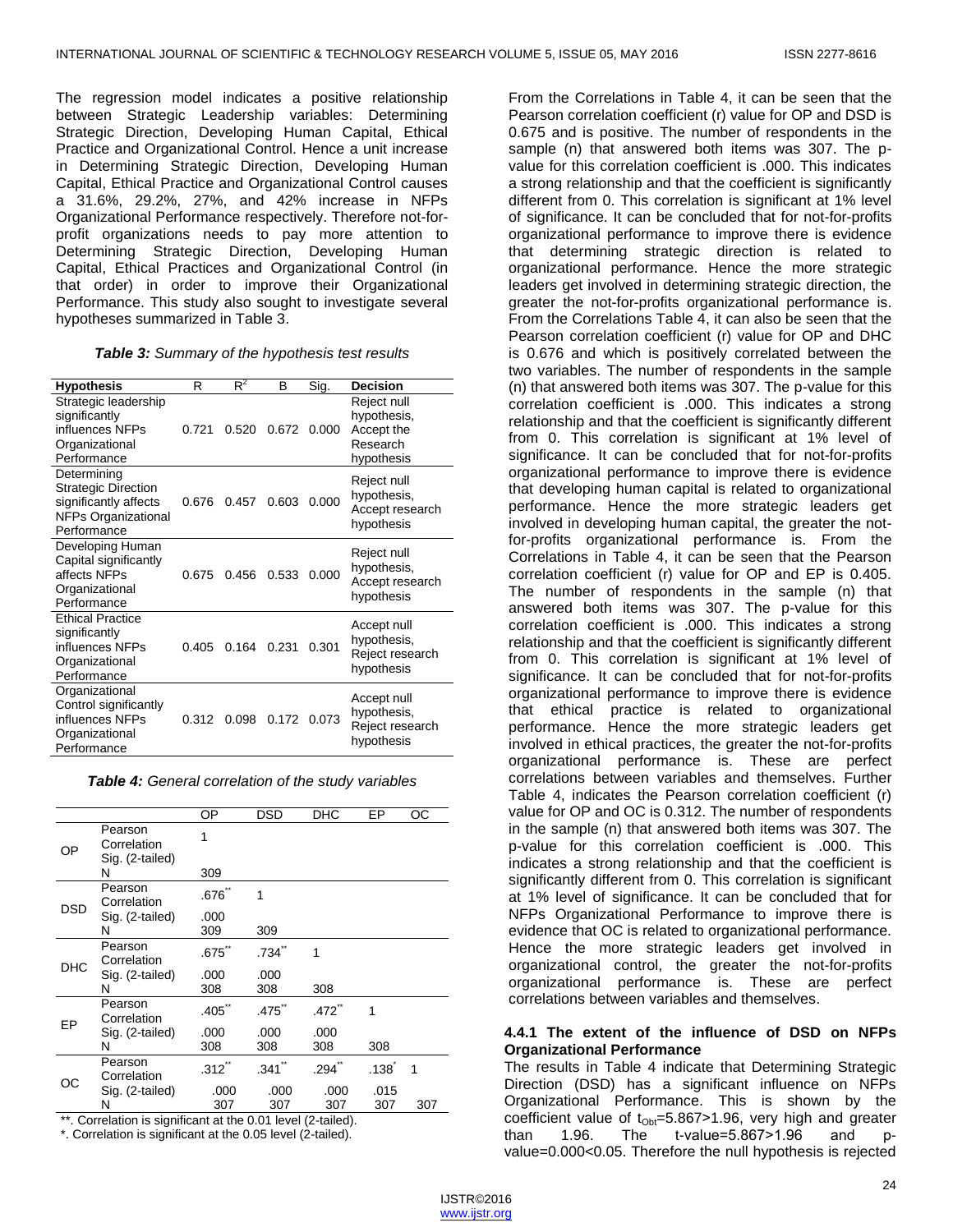and the research hypothesis accepted, thus determining strategic direction significantly influences not-for-profit organizational performance in Kenya. Table 4 indicates that holding other Strategic Leadership variables constant, on average, Determining Strategic Direction has a beta value of 0.316. This means that, a unit increase in Determining Strategic Direction will impact Organizational Performance by 31.6% in direct relationship in Not-for-Profit Organizations.

# **4.4.2 The extent of the influence of DHC on NFPs Organizational Performance**

The results in Table 4 indicate that Developing Human Capital (DHC) has a significant positive influence on NFPs Organizational Performance. This is shown by the coefficient value of  $t_{\text{Ob}}=6.248>1.96$ , very high. The t-values should be greater than 1.96 and in the current study it is found to be greater than the rule of thumb. The tvalue=6.248>1.96 and p-value=0.000<0.05. Therefore the null hypothesis is rejected and the research hypothesis accepted, thus developing human capital significantly influences not-for-profit organizational performance in Kenya. Table 4 also indicates that holding other strategic leadership variables constant, on average, developing human capital has a beta value of 0.292. This means that, a unit increase in developing human capital will impact NFPs organizational performance by 29.2% in direct relationship.

## **4.4.3 The extent of the influence of EP on NFPs Organizational Performance**

The results in Table 4 indicate that ethical practices (EP) have very little influence on NFPs organizational performance. This is shown by the coefficient value of  $t_{\text{Ob}}$ =1.060<1.96. The t-values should be greater than 1.96 and in the current study this is not the case. The tvalue=1.060<1.96 and the p-value=0.301>0.05. Therefore the null hypothesis is accepted and the research hypothesis rejected, thus ethical practice does not significantly influence not-for-profit organizational performance in Kenya. Table 4 also indicates that holding the other strategic leadership variables constant, on average, ethical practices has a beta value of 0.027. This means that, a unit increase in ethical practices will impact NFPs organizational performance by 2.7% in direct relationship. Although the model shows a positive relationship, the influence of Ethical Practice on not-for-profits organizational performance is very little as indicated by the value of 2.7%.

# **4.4.4 The extent of the influence of OC on NFPs Organizational Performance**

The results in Table 4 indicate that organizational control (OC) has little influence on not-for-profits organizational performance. This is shown by the coefficient value of  $t_{\text{Obf}}$ =1.802<1.96. The t-values should be greater than 1.96 and in the current study this is not the case as the result of the t-value=1.802<1.96 and despite that the pvalue=0.073>0.05. Therefore the null hypothesis is accepted and the research hypothesis rejected, thus organizational control does not significantly influence notfor-profit organizational performance in Kenya. Table 4 also indicates that holding other strategic leadership variables constant, on average, organizational control has a beta value of 0.042. This means that, a unit increase in

organizational control will impact NFPs organizational performance by 4.2% in direct relationship. Although the model shows a positive relationship, the influence of organizational control on NFPs organizational performance is very little as indicated by the value of 4.2%.

# **5.1 RECOMMENDATIONS FOR FURTHER STUDY**

The following recommendations were made based on the findings of the study:

- i) This study recommends that not-for-profit organizational leaders find ways on how to implement strategic leadership practices.
- ii) This study recommends that not-for-profits to be more clear on the direction to pursue with their limited resources.
- iii) This study recommends enhanced utilization of human capital for better NFP impact.
- iv) This study recommends further investigation on the importance of ethical practices for not-for-profit organizations.
- v) This study recommends further investigation on the role of organizational control in not-for-profit organizations.

# **5.2 CONCLUSION**

The main objective of this study was to find out the influence of strategic leadership on organizational performance of not-for-profit organizations. The results of this study established that there was a significant positive relationship between Determining Strategic Direction (DSD), Developing Human Capital (DHC), Ethical Practices (EP), Organizational Control (OC) and NFPs Organizational Performance (OP). Specifically, this study established that there was 53.2% of corresponding change in the organizational performance of not-for-profit organizations for every change in all the four predictor variables jointly. Test of overall significance on the four variables jointly, Determining Strategic Direction, Developing Human Capital, Ethical Practices and Organizational Control using ANOVA, at 5% level of significance found the model to be significant (p=0.000<0.05). These findings demonstrate that if strategic leadership is properly used it can enhance notfor-profits organizational performance. These findings concur with other studies, for instance according to Analoui and Samour (2012), the success of a non-profit organization (NPO) often depends on formulating strategies suitable for the competitive environmental realities the organization confronts. According to Mahmoud and Yusif (2012), not-for-profits are in the business of meeting the needs of their beneficiaries. This is also supported by O'Reilly, Caldwell, Chatman, Lapiz and Seif (2010) who acknowledged that leaders' effectiveness was significant in performance improvement. This view is also agreeable with the study by Ojokuku, Odetayo and Sajuyigbe (2012) who found that leadership predicts organizational performance. Similarly a study by Riaz and Haider (2010) observed that effective leadership play an important role in the growth and performance of an organization. Therefore, this study supplements the body of knowledge on the importance of strategic leadership in not-for-profit organizational performance.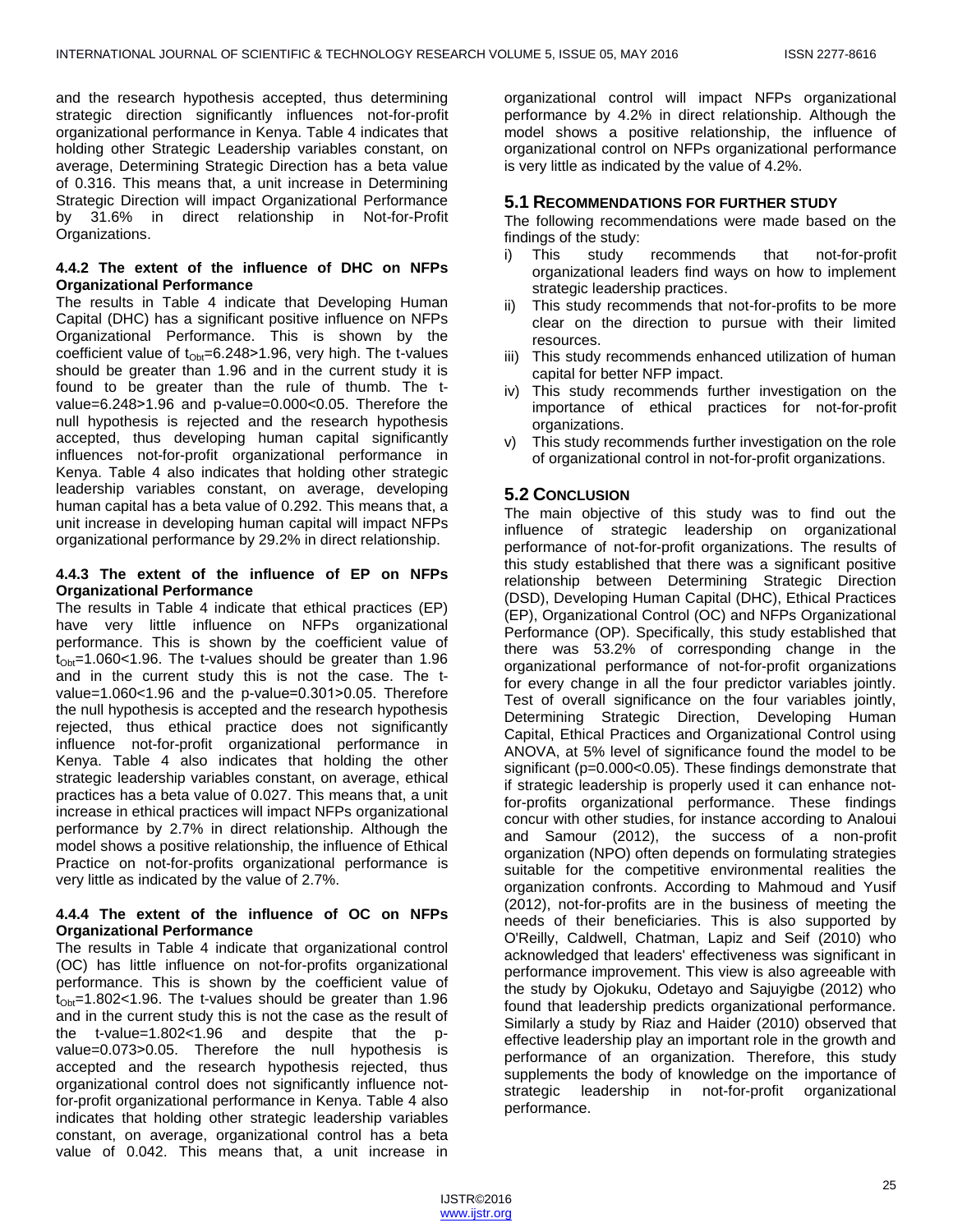# **6.1 REFERENCES**

- [1] Ahmed, S. (2013). Effective not-for profit management: Context, concepts, and competencies. CRC Press Taylor & Francis: New York.
- [2] Akinyele, S. T., & Fasogbon, O. I. (2010). Impact of strategic planning on organizational performance and survival. Research Journal of Business Management, 4(1), 73-82.
- [3] Aksel, I., & Baran, M. (2006). Organizational problems of non-governmental organizations (NGOs). In: The 3<sup>rd</sup> International NGO's Congress, December, 9-10.
- [4] Amagoh, F., & Kabdiyeva, A. (2012). Management Issues for Improving NGO Sustainability in Kazakhstan. World, 2(3), 31-40.
- [5] Anheier, H. K. (2005). Nonprofit organizations: Theory, management, policy. New York, NY: Routledge.
- [6] Arasa, R., & Kioko, M. An Examination of the NGO Sector Competitive Environment in Kenya. IOSR Journal of Business and Management (IOSR-JBM) Volume 16, (2), 128-134.
- [7] Banks, N., & Hulme, D. (2012). 'The role of NGOs and civil society in development and poverty reduction', In: Turner, M., McCourt, W. & Hulme, D. (2013). Governance, Management and Development, (2<sup>nd</sup> Ed.), London, Palgrave.
- [8] Barr, A., Fafchamps, M., & Owens, T. (2005). The governance of non-governmental organizations in Uganda. World Development, 33(4), 657-679.
- [9] Boal, K. B., & Hooijberg, R. (2001). Strategic leadership research: Moving on. The Leadership Quarterly, 11(4), 515-549.
- [10] Brass, J. N. (2012). 'Why do NGOs go where they go? Evidence from Kenya', World Development, 40(2): 387-401.
- [11] Bromideh, A. A. (2011). The widespread challenges of NGOs in developing countries: Case studies from Iran. International NGO Journal, 6(9), 197-202.
- [12] Bryson, J. A. (1998). A Strategic Planning Process for Public and Non-profit Organizations, Long Range Planning, 21(1), 73-81.
- [13] Clarke, G. (1998). Non-governmental organizations (NGOs) and politics in the developing world. Political studies, 46(1), 36-52.
- [14] Finkelstein, S., Hambrick, D. C., & Cannella, B., (2009). Strategic Leadership: Theory and research

on executives, top management teams, and boards. New York: Oxford University Press.

- [15] Gu, J., Weng, Q., & Xie, F. (2012). Leadership, team and decision speed: empirical study using cross-provincial data. Chinese Management Studies, 6(4), 598-609.
- [16] Hall, P. D. (2005). Historical perspectives on nonprofit organizations in the United States. In: R. D. Herman (Ed.), The Jossey-Bass handbook of nonprofit leadership and management  $(2^{nd} Ed.$ , pp. 3-38). San Francisco, CA: Jossey-Bass.
- [17] Hearn, J., (2007). 'Roundtable: African NGOs: the new compradors?' Development and Change, 38(6), 1095-1110.
- [18] Holloway, J. B. (2012). Leadership behavior and organizational climate: An empirical study in a nonprofit organization. Emerging Leadership Journeys, 5(1), 9-35.
- [19] Ireland, R. D., & Hitt, M. A. (1999). Achieving and maintaining strategic competitiveness in the 21st century: The role of strategic leadership. The Academy of Management Executive, 13(1), 43-57.
- [20] Kanyinga, K., & Mitullah, W. (2007). The non-profit sector in Kenya. Nairobi, Kenya: Institute for Development Studies, University of Nairobi.
- [21] Kareithi, R. N., & Lund, C. (2012). Review of NGO performance research published in academic journals between 1996 and 2008. South African Journal of Science, 108(11-12), 36-44.
- [22] Lear, L. W. (2012). The relationship between strategic leadership and strategic alignment in high-performing companies in South Africa. (Doctoral thesis) University of South Africa, Pretoria.
- [23] Lekorwe, M., & Mpabanga, D. (2007). Managing non-governmental organizations in Botswana. The Public Sector Innovation Journal, 12(3), 1-18.
- [24] Lewis, D., & Kanji, N. (2009). Non-governmental organizations and development, Abingdon, UK: Routledge.
- [25] Matei, A., & Apostu, D. C. (2013). Nongovernmental Organizations as Agents of Modernization: A Romanian Perspective. Procedia-Social and Behavioral Sciences, 81, 142-146.
- [26] Mugambi, K. W., & Theuri, M. F. S. (2014). The challenges encountered by county governments in Kenya during budget preparation. IOSR Journal of Business and Management, 16, 128-134.